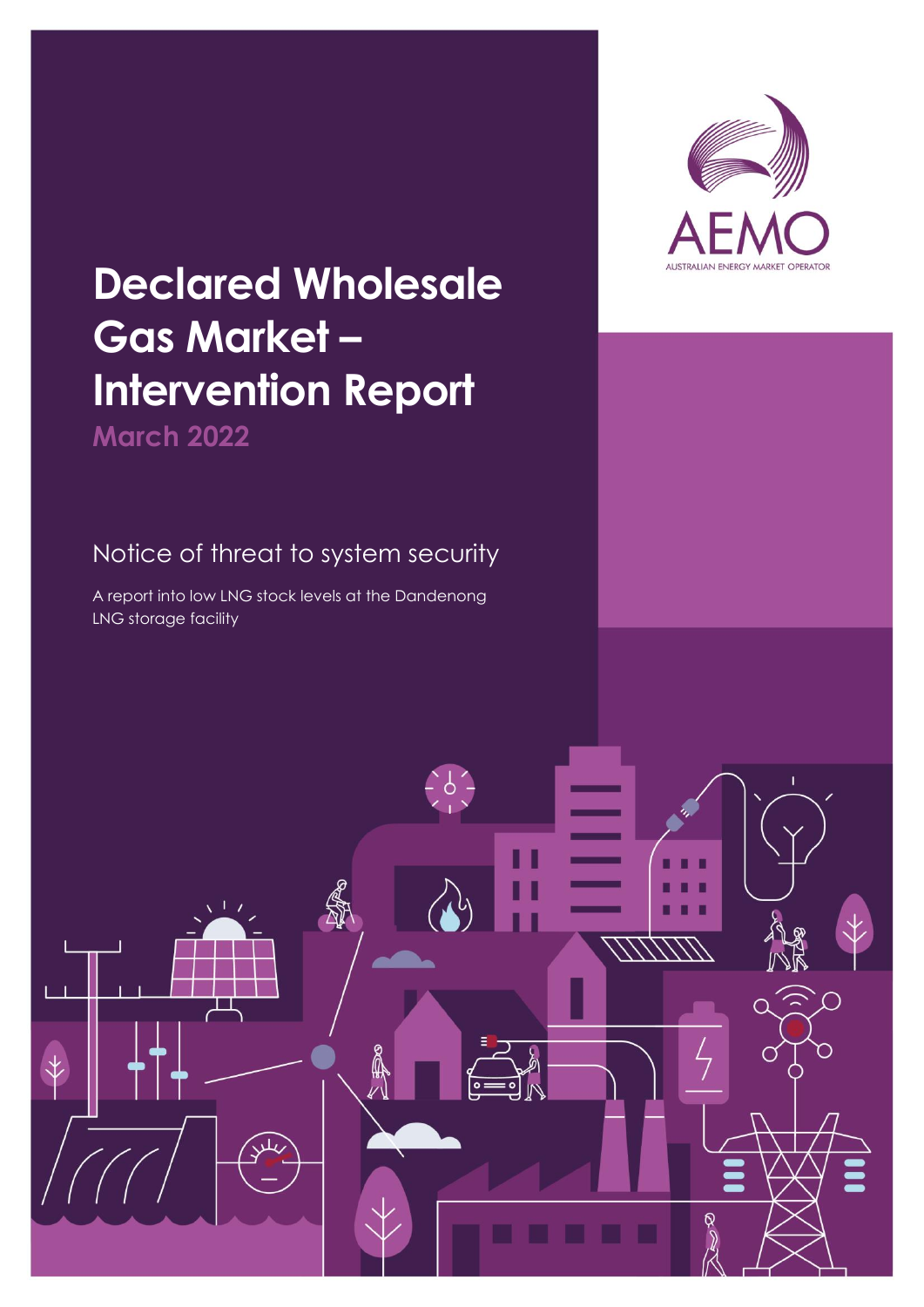



## **Important notice**

### **Purpose**

AEMO has prepared this report pursuant to rule 351 of the National Gas Rules, using information available as at January 2022, unless otherwise specified.

### **Disclaimer**

AEMO has made every effort to ensure the quality of the information in this report but cannot guarantee its accuracy or completeness. Any views expressed in this report are those of AEMO unless otherwise stated, and may be based on information given to AEMO by other persons.

Accordingly, to the maximum extent permitted by law, AEMO and its officers, employees and consultants involved in the preparation of this report:

- make no representation or warranty, express or implied, as to the currency, accuracy, reliability or completeness of the information in this document; and
- are not liable (whether by reason of negligence or otherwise) for any statements or representations in this document, or any omissions from it, or for any use or reliance on the information in it.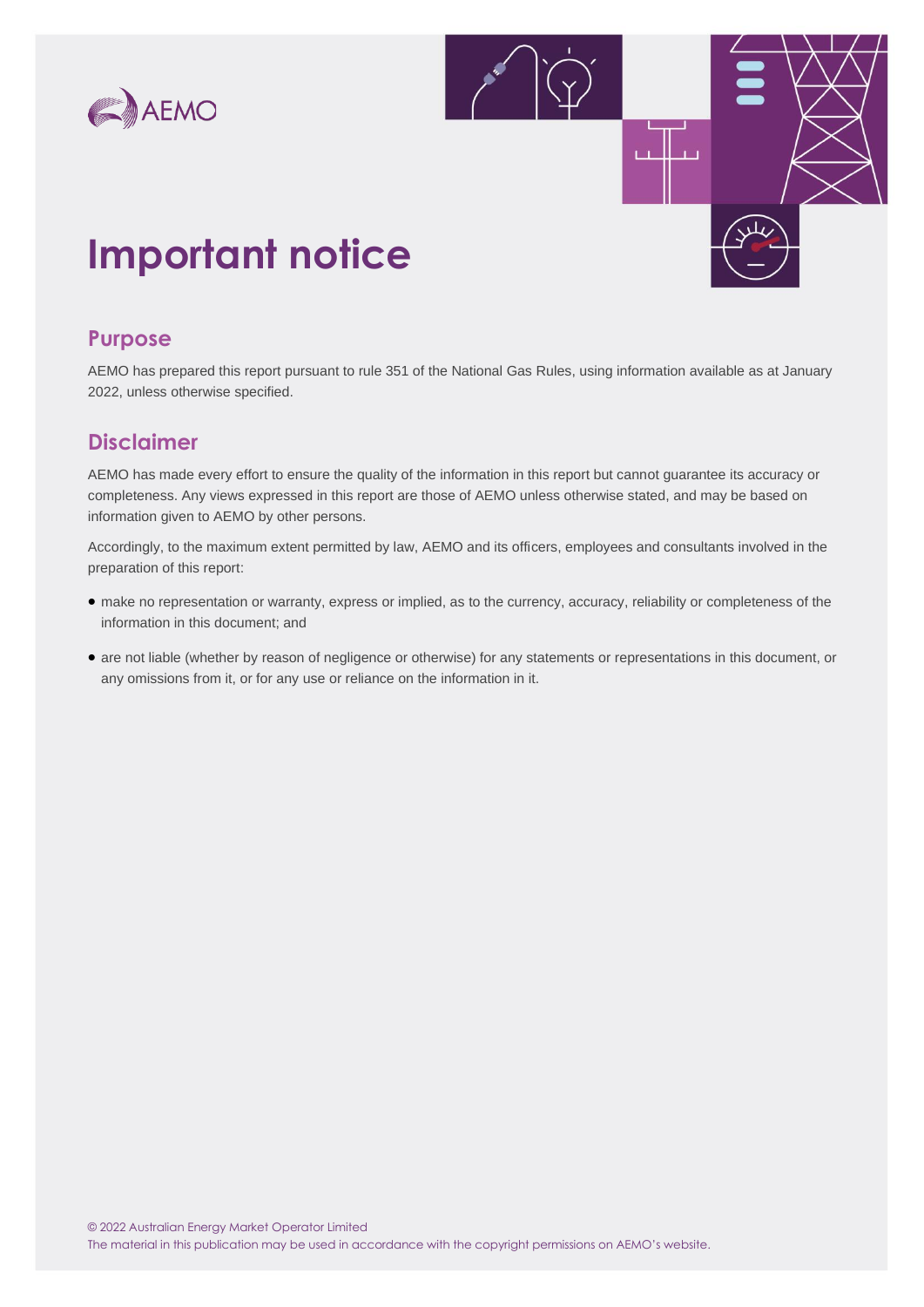## **Contents**

| 1              | Introduction                      | $\overline{4}$ |
|----------------|-----------------------------------|----------------|
| $\overline{2}$ | Background                        | 5              |
| 2.1            | <b>Historical LNG usage</b>       | 5              |
| 2.2            | Intervention                      | 5              |
| 2.3            | <b>LNG</b> contracted volumes     | 6              |
| 2.4            | Market response                   | $\overline{7}$ |
| 2.5            | <b>LNG reserve</b>                | $\overline{7}$ |
| 3              | Assessment of event               | $\mathsf 9$    |
| 3.1            | Adequacy of Part 19 of the NGR    | $\overline{9}$ |
| 3.2            | Appropriateness of AEMO's actions | 12             |
| 3.3            | Costs of intervention             | 13             |
| $\overline{4}$ | Conclusion                        | 14             |
| A1.            | Chronology                        | 15             |

## **Tables**

| Table 1 | Summary of number LNG usage in recent winters |  |
|---------|-----------------------------------------------|--|
| Table 2 | Dandenong LNG estimated contracted volumes    |  |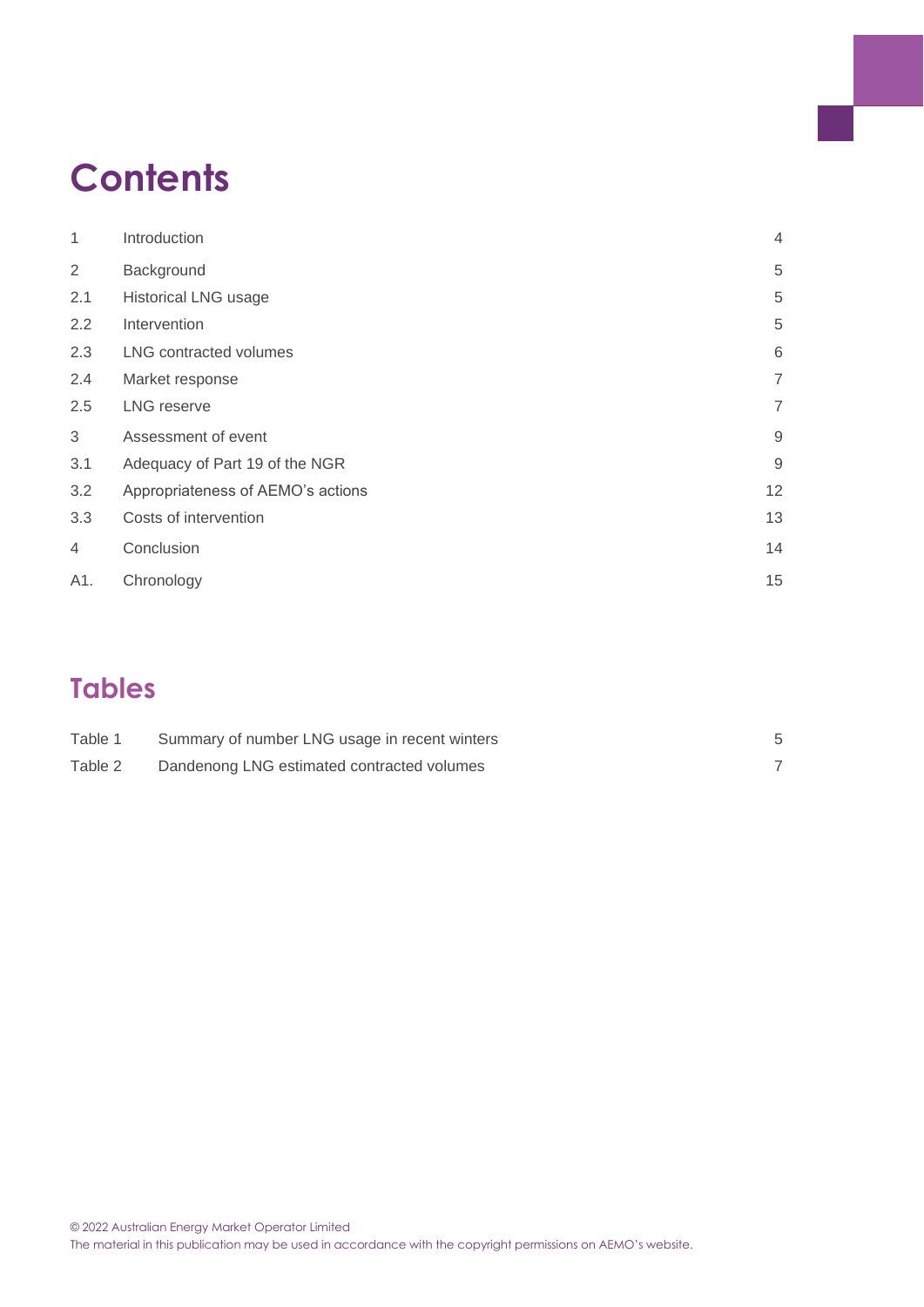## <span id="page-3-0"></span>**1 Introduction**

In the 2021 Victorian Gas Planning Report (2021 VGPR)<sup>1</sup> AEMO identified a threat to system security for the Victorian Declared Transmission System (DTS) during winter 2021 onwards.

AEMO's modelling and information gathering for the 2021 VGPR identified that there was insufficient contracted Dandenong LNG stock in the event of certain operational and emergency scenarios during winter 2021 onwards. These low levels of LNG at Dandenong meant that there was an increased risk of curtailment of supply for winter 2021 onwards unless the LNG stock was increased to the required levels determined in the 2021 VGPR modelling.

On 29 March 2021, AEMO notified the market of a threat to system security with an expectation that the threat would commence on 1 May 2021. In this notice AEMO indicated that a market response may alleviate the threat to system security and remove the need for AEMO to act. During winter 2021 while AEMO considered options for increasing Dandenong LNG inventory, the LNG stock level remained above the level specified in the Notice of a Threat to System Security.

On the basis that the threat would be ongoing and impact into winter 2022 due to the expected contracted capacity at Dandenong remaining relatively low, AEMO contracted 60 TJ of capacity with APA on 19 January 2022. AEMO included \$1,000,000 in the FY22 budget to reflect a provision for reserve gas supply in 2021-22. The cost of this LNG reserve will be recovered through AEMO's fees on the same basis as the existing Declared Wholesale Gas Market (DWGM) fees.

AEMO notified the market on 8 March 2022 that the threat had ended.

Rule 351 of the National Gas Rules (NGR) requires that AEMO investigate and prepare a report following an event which is or may be a threat to system security. Rule 351 also requires that AEMO assess and advise on:

- the adequacy of the provisions of the NGR relevant to the event or events,
- the appropriateness of actions taken by AEMO in relation to the event or events, and
- the costs incurred by AEMO and Registered participants as a consequence of responding to the event or events.

This report is published in accordance with rule 351(2) of the NGR. All times used in this report are AEST.

<sup>&</sup>lt;sup>1</sup> AEMO, 2021 Victorian Gas Planning Report, at [https://www.aemo.com.au/-](https://www.aemo.com.au/-/media/files/gas/national_planning_and_forecasting/vgpr/2021/2021-victorian-gas-planning-report.pdf?la=en) [/media/files/gas/national\\_planning\\_and\\_forecasting/vgpr/2021/2021-victorian-gas-planning-report.pdf?la=en](https://www.aemo.com.au/-/media/files/gas/national_planning_and_forecasting/vgpr/2021/2021-victorian-gas-planning-report.pdf?la=en)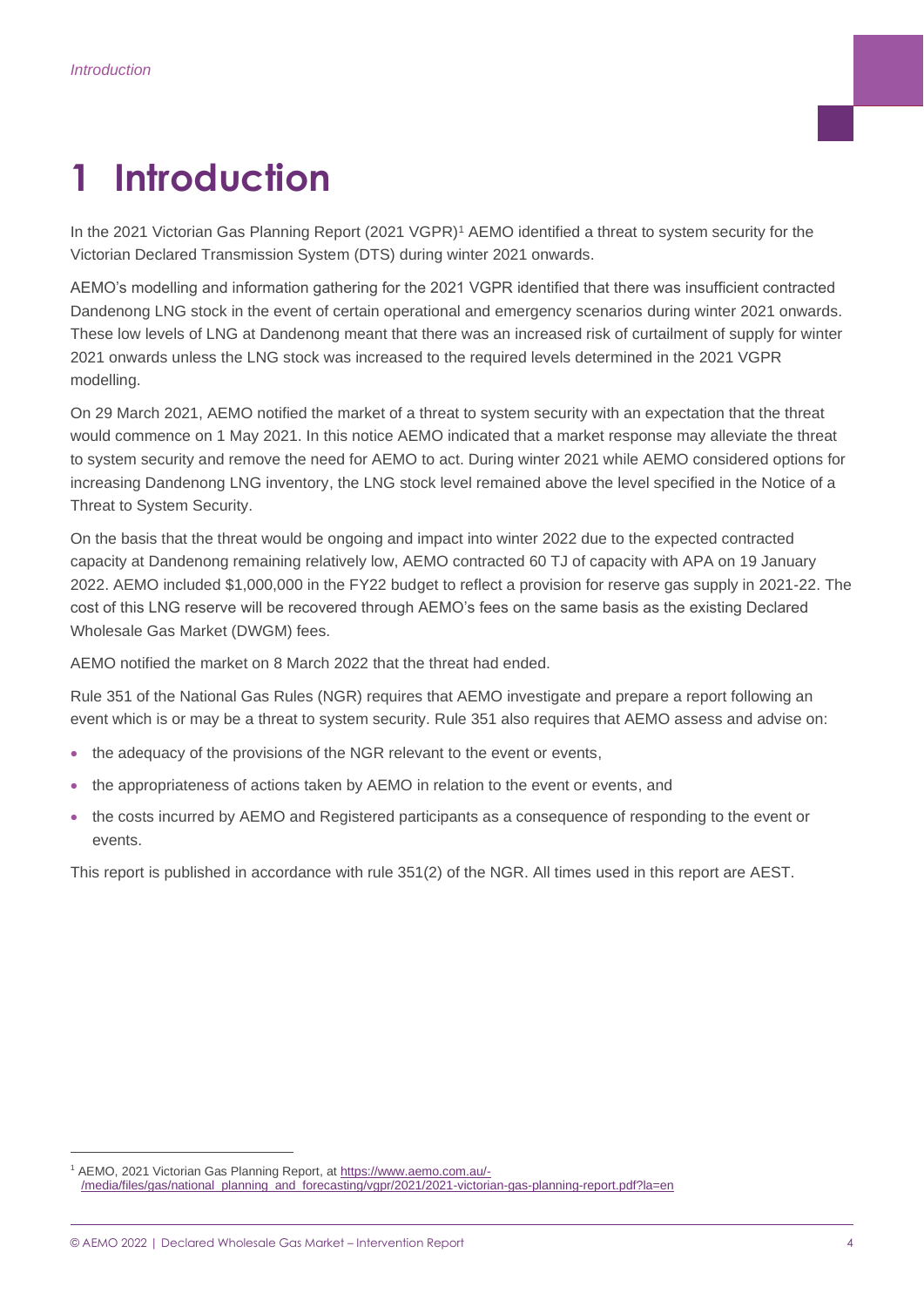## <span id="page-4-0"></span>**2 Background**

<code>AEMO's</code> declared system functions include controlling the operation and security of the DTS<sup>2</sup>, and <code>AEMO</code> has a duty to minimise, as far as practicable, the hazards and risks to safety of the public and customers arising from a gas supply interruption<sup>3</sup>. One of the greatest risks to the safety and security of the DTS is an extended gas supply interruption during a period of high demand.

Dandenong LNG is a critical piece of infrastructure in the DTS due to its proximity to Melbourne with its ability to quickly ramp up and inject gas into the DTS to restore pipeline pressures. It is not uncommon for AEMO to schedule gas to be injected into the DTS from the Dandenong LNG facility because of a threat to system security, although this typically only occurs on high-demand days.

### <span id="page-4-1"></span>**2.1 Historical LNG usage**

Historically Market Participants have maintained Dandenong LNG storage levels at close to the maximum capacity (680 TJ) as winter approaches.

Table 1 summarises threat to system security (TTSS) events where LNG was required, the total amount of LNG injected across those events, the total market use of LNG, and the maximum storage level depletion during each winter since 2017.

| Year | <b>TTSS Events</b> | LNG (TJ) used in<br><b>TTSS</b> | <b>Market LNG (TJ)</b> | <b>Total LNG</b><br><b>Scheduled (TJ)</b> | <b>Minimum tank</b><br>level (TJ) | Cumulative EDD <sup>4</sup> |
|------|--------------------|---------------------------------|------------------------|-------------------------------------------|-----------------------------------|-----------------------------|
| 2017 |                    | 17.9                            | 14.5                   | 32.4                                      | 596                               | 878                         |
| 2018 |                    |                                 | 58.3                   | 58.3                                      | 610                               | 879                         |
| 2019 | 3 <sup>5</sup>     | 44                              | 76.3                   | 120.3                                     | 600                               | 845                         |
| 2020 | 4 <sup>6</sup>     | 135                             | $246^7$                | 381                                       | 526                               | 884                         |
| 2021 |                    |                                 | 7.1                    | 7.1                                       | 299                               | 821                         |

#### <span id="page-4-3"></span>**Table 1 Summary of number LNG usage in recent winters**

### <span id="page-4-2"></span>**2.2 Intervention**

From the 2021 VGPR modelling, AEMO identified that low Dandenong LNG inventory is a threat to system security.

<sup>&</sup>lt;sup>2</sup> South Australian Government. National Gas Law, 91BA(1)(b). Available at [https://www.legislation.sa.gov.au/\\_\\_legislation/lz/c/a/national%20gas%20\(south%20australia\)%20act%202008/current/2008.19.auth.pdf.](https://www.legislation.sa.gov.au/__legislation/lz/c/a/national%20gas%20(south%20australia)%20act%202008/current/2008.19.auth.pdf) Viewed: 14 October 2021.

<sup>&</sup>lt;sup>3</sup> Victorian Government. Gas Safety Act 1997, Section 32(c). Available at [https://content.legislation.vic.gov.au/sites/default/files/2020-12/97-](https://content.legislation.vic.gov.au/sites/default/files/2020-12/97-99aa045%20authorised.pdf) [99aa045%20authorised.pdf.](https://content.legislation.vic.gov.au/sites/default/files/2020-12/97-99aa045%20authorised.pdf) Viewed: 14 October 2021.

<sup>4</sup> EDD (effective degree days) is a measure of coldness. The higher the EDD, the more gas is expected to be used for heating.

<sup>5</sup> There were two interventions at the end of May 2019 accounting for 32 TJ being injected in responding to threats to system security.

<sup>&</sup>lt;sup>6</sup> Winter 2020 was impacted by the changing demand profile due to people working from home due to COVID-19. This has been documented in the 2020 Intervention Reports available here https://aemo.com.au/energy-systems/gas/declared-wholesale-gas-market-dwgm/dwgmevents-and-reports

<sup>&</sup>lt;sup>7</sup> It is likely that the higher volume of market LNG relates to a contract terminating and Market Participant(s) selling the gas into the market. 165 TJ was scheduled to be injected in September 2020.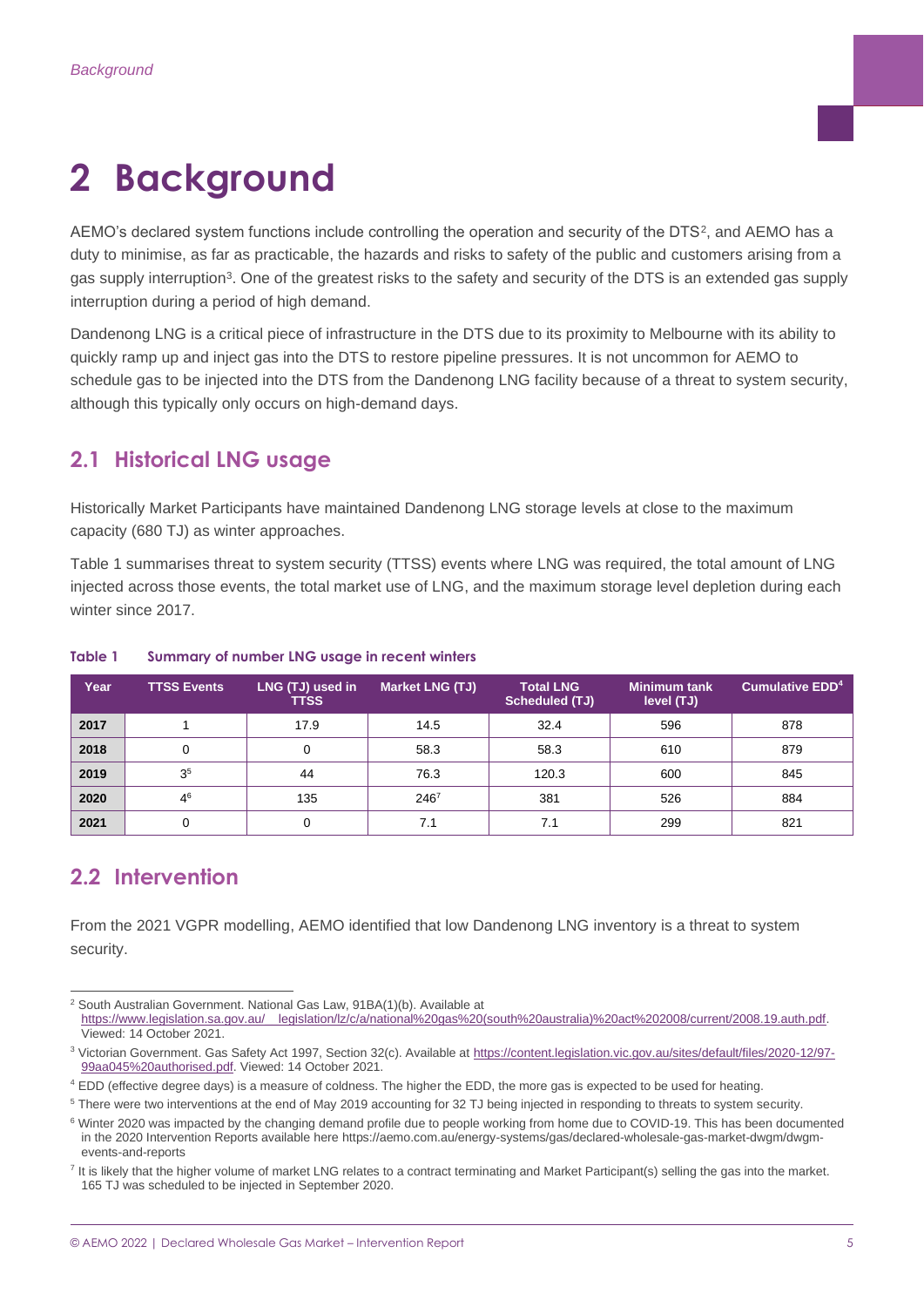The VGPR set out the two scenarios where AEMO would be required to intervene in the market or direct gas to be injected from Dandenong LNG:

- Threat scenario for use when LNG is required to be injected as out-of-merit-order gas as an operational response to a threat to system security to prevent system pressures dropping below their minimum allowable operating levels. This type of event typically occurs on a high-demand day, and it can occur several times a year.
- Emergency scenario for use in an emergency curtailment situation to support the stabilisation of critical system pressures as curtailment of residential, small commercial and large industrial load occurs. This is a very low probability event with potentially very high public safety consequences. It is likely that a Threat scenario would precede an Emergency scenario.

The modelling undertaken by AEMO for the 2021 VGPR indicated that approximately 140 TJ of LNG would be required as reserve in the Dandenong LNG facility for the **Emergency scenario**. This means that AEMO requires 140 TJ in the facility to manage an emergency curtailment event safely and therefore AEMO would only allow the usable storage levels at Dandenong to drop below 140 TJ during an emergency. AEMO also determined that an additional 110 TJ was required for the **Threat scenario**, or 250 TJ in total.

Historically there has been sufficient LNG stock in the facility for both the **Threat scenario** and **Emergency scenario**, including market-scheduled LNG. However, at the lower contracted levels, there are times when there would have been insufficient volumes to meet these scenarios.

### <span id="page-5-0"></span>**2.3 LNG contracted volumes**

Information obtained when preparing the 2021 VGPR, and as shown on the Gas Bulletin Board, indicated that Dandenong LNG would only have 80 TJ of market<sup>8</sup> contracted capacity leading into winter 2021, from a capacity of 680 TJ. A summary of the estimated contracted volumes is available in Table 2.

<sup>&</sup>lt;sup>8</sup> APA does hold additional volumes for its own commercial and operational purposes.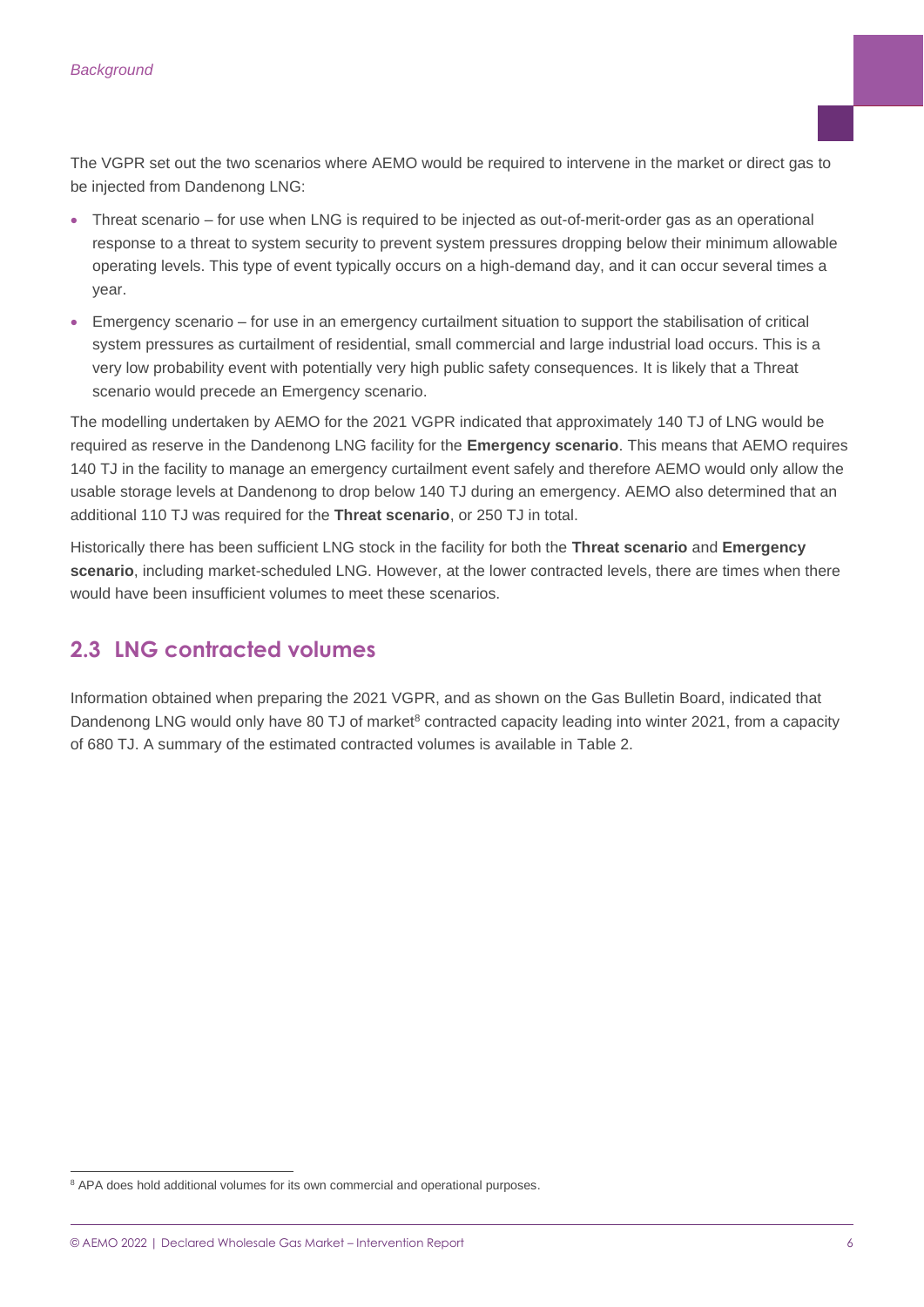| Date updated      | <b>Applicable period</b>         | <b>Estimated contracted volume (TJ)<sup>9</sup></b>     |
|-------------------|----------------------------------|---------------------------------------------------------|
| October 2019      | From October 2020                | 261 (down from 561)                                     |
| November 2019     | From October 2020                | 271                                                     |
| January 2020      | October 2020 - December 2020     | 291                                                     |
| January 2020      | From January 2021                | 171                                                     |
| February 2020     | From February 2021 <sup>10</sup> | 81                                                      |
| <b>June 2020</b>  | January 2021                     | 181 (all other periods after January 2021 remain at 80) |
| December 2020     | January 2021                     | 241 (all other periods after January 2021 remain at 80) |
| January 2021      | From February 2021               | 101                                                     |
| February 2021     | From February 2021               | 161                                                     |
| <b>March 2021</b> | From March 2021                  | 194                                                     |
| <b>May 2021</b>   | From May 2021                    | 269                                                     |
| <b>July 2021</b>  | From February 2022               | 254                                                     |

#### <span id="page-6-2"></span>**Table 2 Dandenong LNG estimated contracted volumes**

### <span id="page-6-0"></span>**2.4 Market response**

The low level of contracted capacity, combined with the requirements to meet the Emergency and Threat scenarios resulted in AEMO issuing a Notice of a Threat to System Security on 29 March 2021 calling for a market response with an expectation that the threat would commence from 1 May 2021. In this notice AEMO indicated that a market response may alleviate the threat to system security if Market Participants were to contract LNG capacity at Dandenong.

### <span id="page-6-1"></span>**2.5 LNG reserve**

Prior to 2010, AEMO (and previously VENCorp) held 3,000 tonnes (~165 TJ), approximately a quarter of the capacity of the Dandenong LNG facility, as an LNG reserve. This reserve was to ensure that there would be sufficient LNG stock maintained in the facility to maintain minimum system pressures in the event of a gas emergency (**Emergency scenario**). In 2010, following an amendment to the National Gas Rules, the National Gas Amendment Dandenong Liquefied Natural Gas Storage Facility<sup>11</sup> (the 2010 Rule Determination), AEMO ceased to hold its own LNG reserve.

The intent of the 2010 Rule Determination was to improve and promote efficient capital investment of the Dandenong LNG facility, as well as giving APA greater flexibility over its operation in being able to offer more services. There were some elements of the original mechanisms that were retained, including:

• the potential for AEMO to re-establish an LNG reserve; and

<sup>9</sup> These values have been estimated based on Gas Bulletin Board submissions for nameplate capacity and uncontracted capacity outlook. <sup>10</sup> The 2021 VGPR was published in March 2020

<sup>&</sup>lt;sup>11</sup> AEMC, 2010. "Dandenong Liquefied Natural Gas Storage Facility". Available at [https://www.aemc.gov.au/rule-changes/dandenong-liquefied](https://www.aemc.gov.au/rule-changes/dandenong-liquefied-natural-gas-storage-facility)[natural-gas-storage-facility.](https://www.aemc.gov.au/rule-changes/dandenong-liquefied-natural-gas-storage-facility) Viewed: 4 October 2021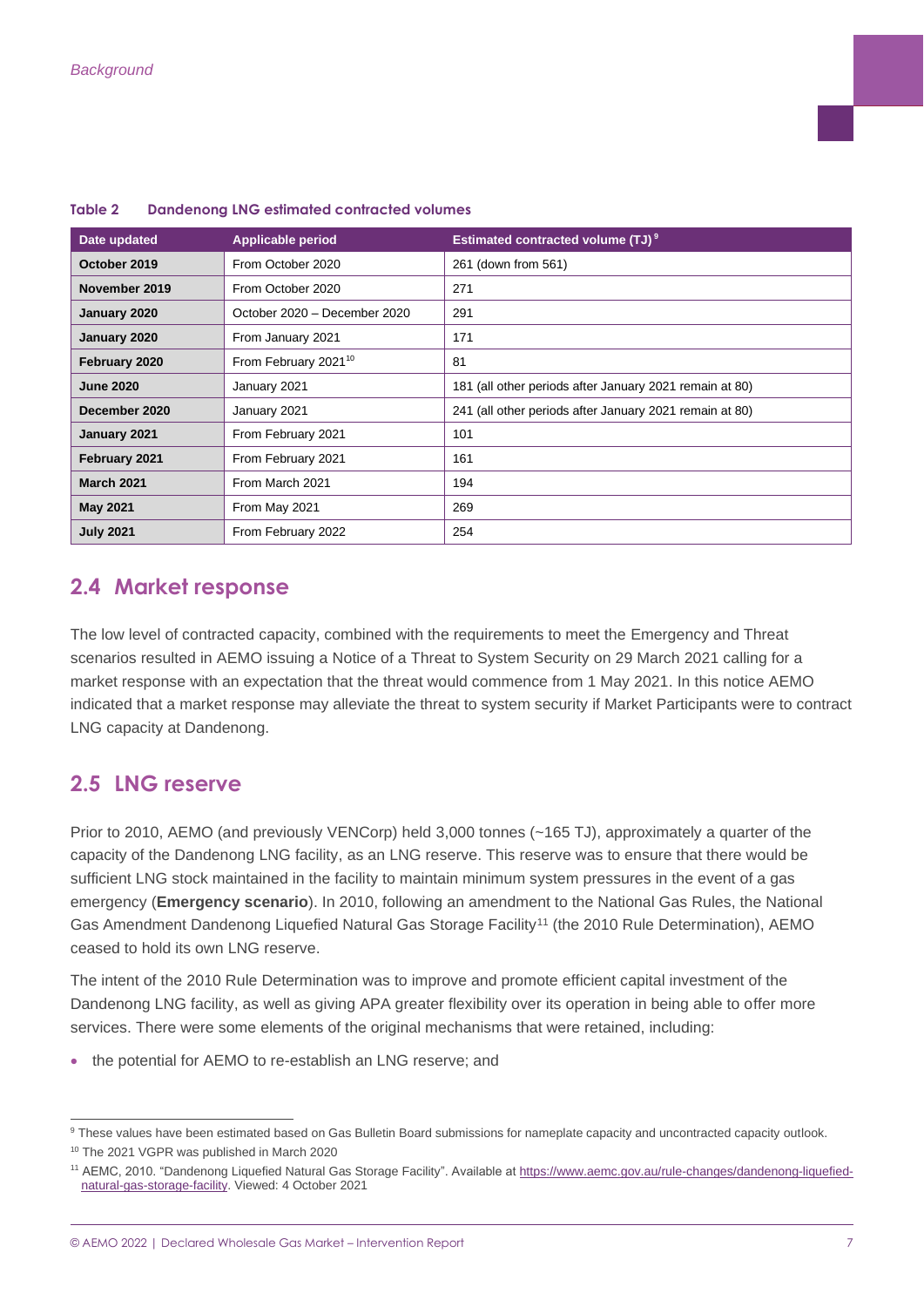• the intervention powers of AEMO under NGR 343 allowing AEMO to inject from an LNG reserve.

The intent of the 2010 Rule Determination assumed that alternative sources of supply would mean stronger system security. Since then AEMO has become aware that these original intentions do not hold in the current climate. Changes to the market, such as alternative supply sources, provide Market Participants with more options in managing their gas portfolios, potentially reducing the need to contract at Dandenong LNG.

However, LNG storage is still critical for system security and plays an essential role should an **Emergency scenario** or **Threat scenario** occur. If the Dandenong LNG facility was not available, without increased levels of supply and investment in the DTS, there would be a higher likelihood of curtailment during an unplanned outage or during periods of unforecast high demand (usually due to colder than forecast weather).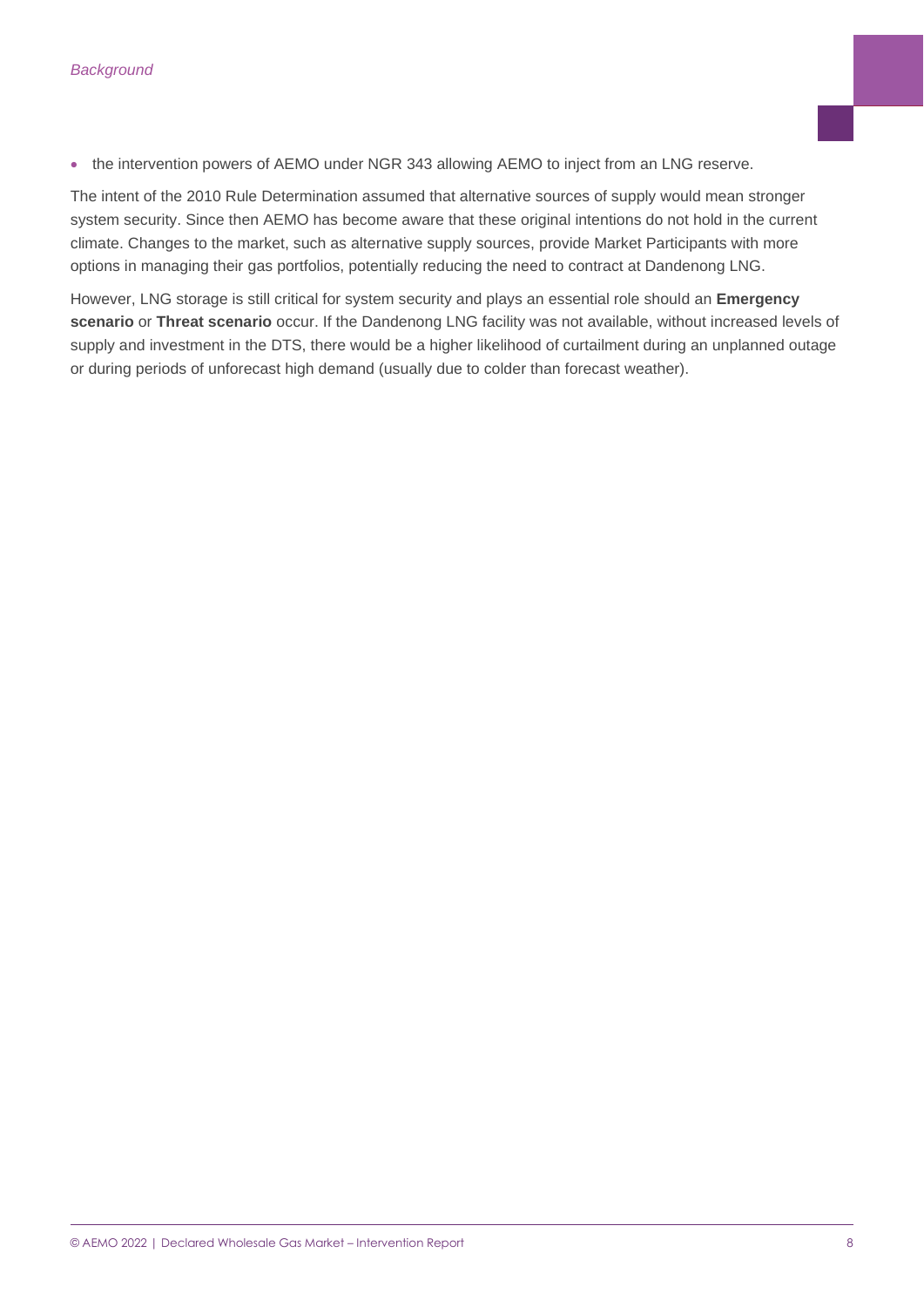## <span id="page-8-0"></span>**3 Assessment of event**

This event was a direct result of the low levels of contracting at Dandenong LNG. AEMO issued a threat to system security due to this low LNG stock and called for a market response in accordance with NGR 342.

## <span id="page-8-1"></span>**3.1 Adequacy of Part 19 of the NGR**

In respect to this event, AEMO has assessed the application and adequacy of the NGR, with a primary focus on the following:

- LNG reserve
- Obligations of an LNG storage provider
- Threats to system security
- Intervention reports
- Ownership rules.

#### **3.1.1 LNG reserve**

NGR 200 defines the LNG reserve as the LNG storage capacity to which AEMO is entitled under its LNG storage agreement and NGL 91BA(2) provides for AEMO to trade in natural gas. One of the options available to AEMO, as per NGR 343(1), when intervening in the market is to inject gas from AEMO's LNG reserve. This was maintained during the 2010 Rule Determination to allow AEMO, if required, to enter into contracts to re-establish an LNG reserve.

On the basis that the threat would be ongoing and the impact into winter 2022, due to the expected contracted capacity at Dandenong remaining relatively low, AEMO has re-established an LNG reserve by agreeing a contract with APA. From this experience there are improvements that can be made to the NGR:

- **Transparency around minimum volumes maintained in the tank.**
	- AEMO's current forecast for the **Emergency scenario** is for 140 TJ to be held in the storage facility as a minimum volume. This volume would be used to manage a curtailment situation safely. AEMO may restrict Market Participants from withdrawing gas from Dandenong LNG once the usable inventory reduces to  $140$  T.I.
	- Historically, Dandenong LNG has been fully contracted, and therefore the likelihood of the stock reducing to the minimum volume, for the **Emergency scenario**, was low. As Dandenong LNG has been contracted at lower levels more recently, there is an increased likelihood that AEMO would intervene to ensure that the tank level is maintained above the minimum volume.
	- It is important that there is transparency around minimum volumes available to Market Participants, including any inventory that may not be available due to minimum tank levels also required by APA for its operations and tank integrity. Gas cannot be contracted if it is not accessible. For this reason, there may be benefit in the NGR having an explicit requirement that AEMO will contract LNG reserve and a minimum volume is to be determined that is required for the **Emergency scenario**, which would be in addition to any volume in the tank that is not accessible.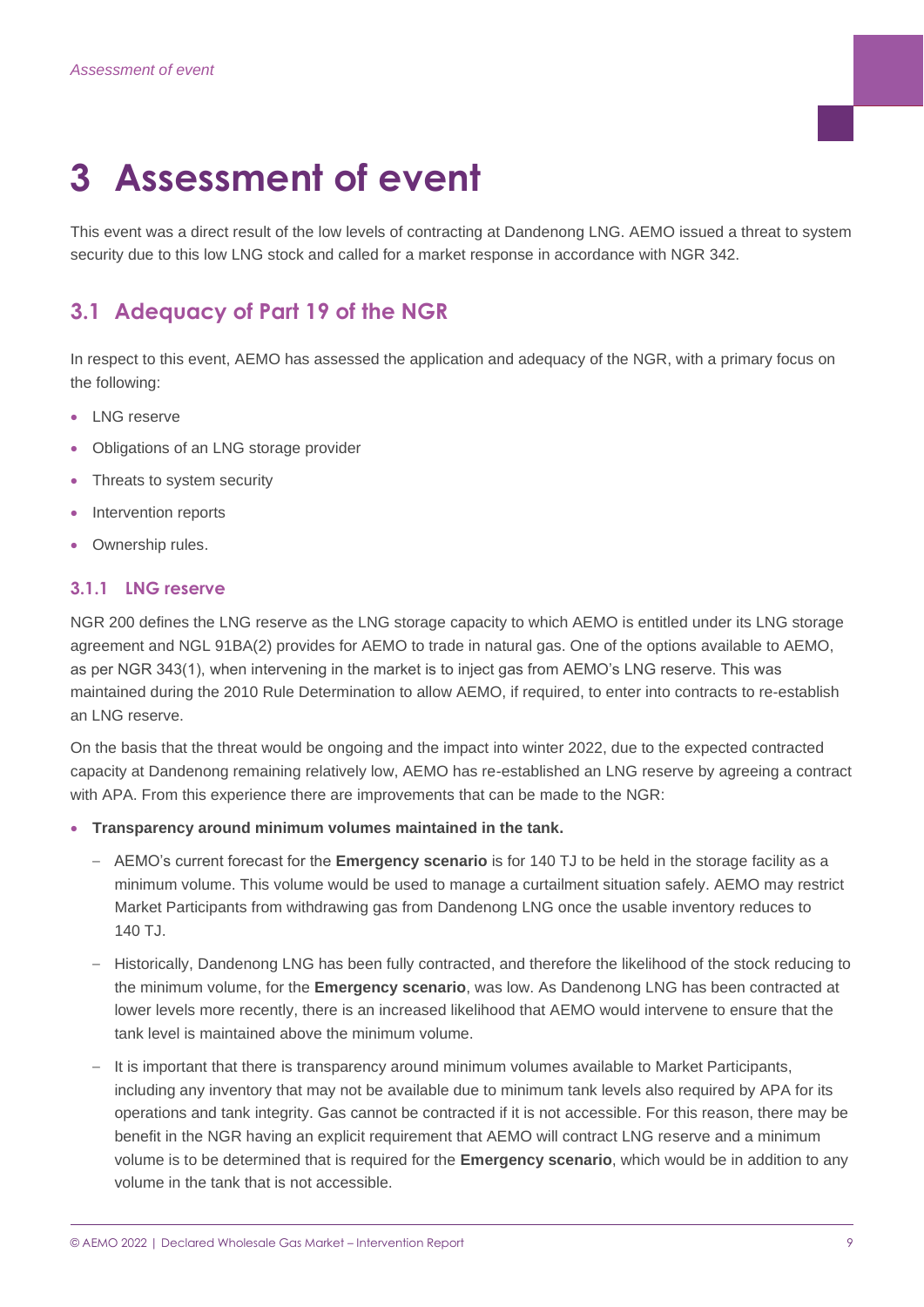#### • **Contracting an LNG reserve.**

- Currently, the injection of AEMO's LNG reserve is within the context of an intervention measure under NGR 343. However, the contracting of an LNG reserve needs to be completed well in advance of a **Threat** or an **Emergency scenario**. Contract negotiation can be time consuming and LNG stock needs to be established. Therefore, a flexible contract for LNG capacity would not typically be conducted on a shortterm. If Market Participant contracted capacity remains low, AEMO may contract capacity to cover forecast requirements.
- The rules allow AEMO to contract the LNG reserve, however the rules could include provision for a determination of the level required in the Wholesale Market Procedures. This would ensure that a transparent approach is taken, and that adjustments to the volume contracted can be accommodated.
- **Transparency of cost recovery.**
	- AEMO recovers its operating costs through participant fees paid by Registered participants in accordance with the fee structure developed under Part 15A, Division 3 of the NGR. The development of a specific fee for recovery of LNG reserve costs would be part of AEMO's next participant fee consultation process.
	- AEMO recommends that the costs of the LNG reserve to be separately reported on participant invoices using the existing "System security charge" line item, noting that the existing fee structure<sup>12</sup> would apply until reviewed at the next AEMO gas fee consultation.
- **Payments associated with AEMO injections and withdrawals.**
	- The rules are currently silent on how AEMO is charged for the commodity when entering a contract for LNG reserve. There is a cost for withdrawing the gas from the DTS to establish the LNG reserve, and then any subsequent cost if the LNG reserve needs to be replenished (after being injected into the DTS). If AEMO is required to supply gas from its LNG reserve into the market, which may be under an AEMO direction, there is also the issue of the payment for gas that is supplied into the market under direction.
	- AEMO's approach is that the gas that is withdrawn or injected, as required, will be subject to deviation payments. To ensure there is no ambiguity, this process should be clearly documented in the NGR and Wholesale Market Procedures.

#### • **Directing injections in the LNG reserve.**

– The NGR specifies that injecting gas from AEMO's LNG reserve is an intervention per NGR 343(1), and NGR 280(1) highlights the difference between LNG injection bids and the LNG reserve. To the extent that the NGL 91BA(2) provides AEMO with the ability to trade in natural gas, it is appropriate that when AEMO injects gas into the market it is through an intervention and not as an injection bid. It should not be interpreted that AEMO could actively bid volumes of gas into the market, and the NGR provides sufficient guidance that this is not the case with regards to the LNG reserve.

#### **3.1.2 Threat to system security**

NGR 341 requires that if AEMO believes there is a potential threat to system security, it must notify Registered participants, without delay, of the details of that threat to system security. The information to be provided in this notice includes:

<sup>&</sup>lt;sup>12</sup> AEMO. Gas Market Participants Fee Structure Review published 19 March 2021[. AEMO | Gas Markets Participant Fee Structure Review](https://aemo.com.au/en/consultations/current-and-closed-consultations/gas-markets-participant-fee-structure-review)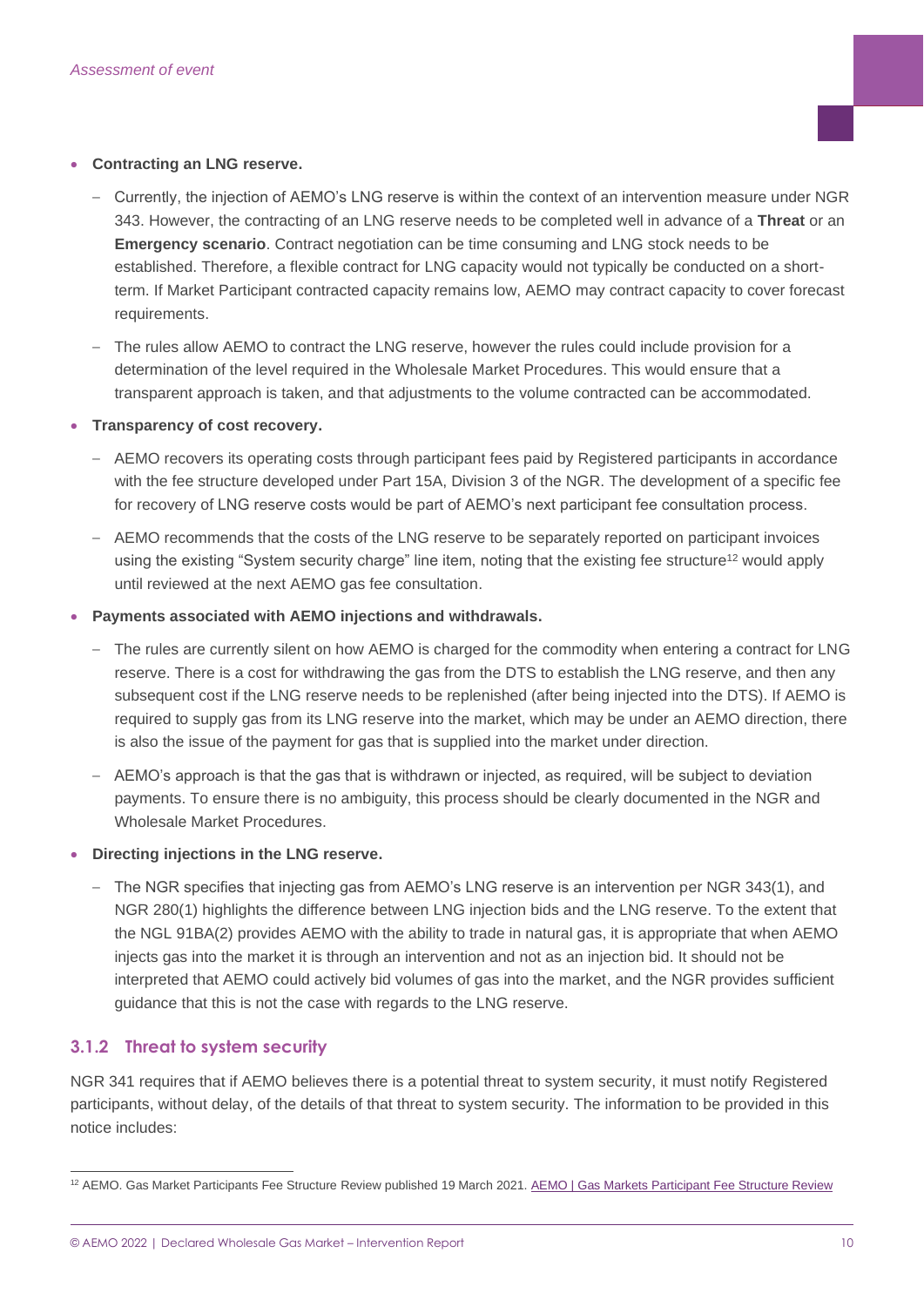- The nature and magnitude of the threat to system security, which includes estimates of the duration of the threat to system security and the shortfall in gas supplies
- Whether AEMO will intervene in the market to avert the threat and, if so, the time intervention will be required if there was an insufficient market response.

AEMO notified the market of the threat to system security on 29 March 2021, indicating the threat would commence from 1 May 2021 and an end date to the threat was not possible to estimate. AEMO also reserved the right to determine an appropriate operational response if there was an insufficient market response.

#### Threat scenario

Within the notification, AEMO advised that 110 TJ of LNG stock would be required to satisfy the requirements of the **Threat scenario**. It is reasonable for AEMO to expect that there was a likelihood for the system to need this volume (110 TJ), plus an additional amount that could be used for regular market scheduling.

For the 2021 VGPR, the **Threat scenario** is possible, however it highlights that there can be limited options available to AEMO as the system operator. A **Threat scenario** typically occurs on a high-demand day when supply sources can already be operating at their maximum capacity (including pipeline capacity is constraining further supply). If there is then unforecast levels of demand or a supply disruption there are limited options to supply this demand aside from scheduling LNG into the market.

Producing LNG is energy and capital intensive, resulting in a Dandenong LNG refill rate of approximately 8 TJ/d. Therefore, it is possible that a major event or a series of events could result in the LNG inventory depleting faster than it can be refilled. AEMO undertook a probabilistic assessment of possible gas supply disruption scenarios to determine the amount of LNG that needs to be held to prevent curtailment being required due to insufficient LNG inventory.

AEMO has concluded that longer-term solutions might be appropriate but at the very least a greater level of transparency is required, either in the NGR or Wholesale Market Procedures, to provide clarity on AEMO's contracting of an LNG reserve.

#### Emergency scenario

AEMO advised that 140 TJ of LNG stock would be required to satisfy the requirements of the **Emergency scenario**. AEMO considers that this is necessitated by the *Gas Safety Act*. Section 32(c)(i) states that a Gas Company (which includes AEMO) is required "to minimise, as far as practicable, the hazards and risks to safety of the public and customers arising from a gas supply interruption".

AEMO has the ability to contract an LNG reserve in relation to AEMO's declared system functions pursuant to NGL 91AB and to contract gas for the safety, security or reliability of the DTS under NGL 91BA(2). As stated earlier in this document, the **Emergency scenario** includes having sufficient LNG capacity to safely manage a curtailment event.

The framework or obligations within the NGR regarding AEMO contracting for LNG storage capacity should be more detailed. For example, there is no methodology specified in the NGR or the Wholesale Market Procedures for determining the amount of LNG stock that is needed to meet the **Emergency scenario**.

AEMO, as the system operator, undertook modelling of several emergency system curtailment scenarios to determine this quantity of LNG that is necessary to minimise risks to safety that may arise due to the gas supply interruption.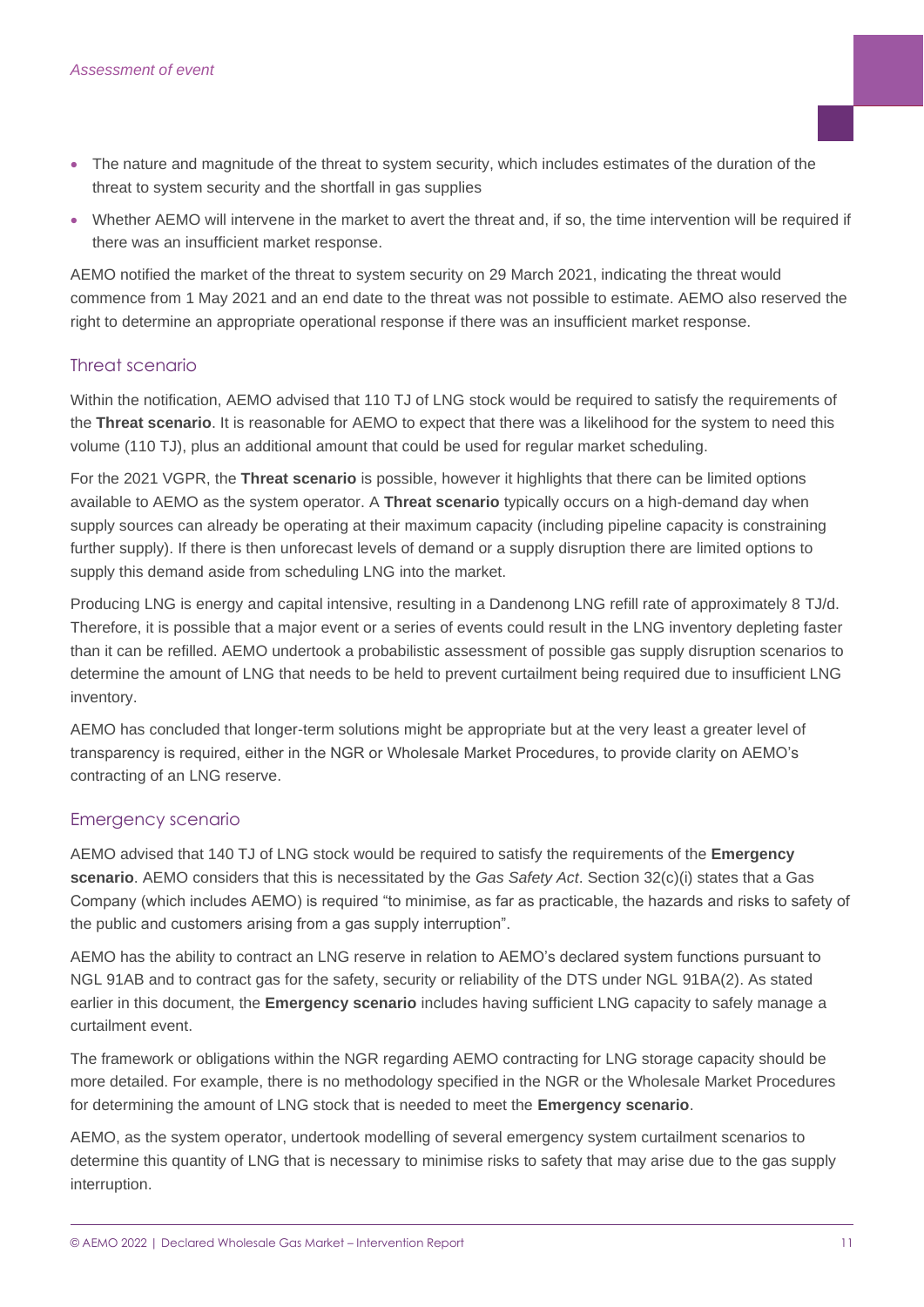For the purposes of NGR 341, the 2021 VGPR identified that there was insufficient contracted storage capacity at Dandenong LNG to limit the likelihood of curtailment (because there was insufficient LNG to satisfy the **Threat scenario**), not that there was an increased probability of a major unplanned interruption to supply.

Therefore, AEMO has contracted LNG capacity as this needs to be in place well in advance of any **Threat scenario** or **Emergency scenario**.

### **3.1.3 Ownership rules**

NGL 91BO specifies that AEMO must establish the rules for determining the ownership of gas in the DTS and for resolving disputes about ownership. These "Ownership Rules" form part of the Wholesale Market Procedures and currently specify that title of gas is only applicable to Market Participants.

As AEMO can hold an LNG reserve (as contemplated under the NGR), and if this gas is supplied into the DTS, it is appropriate that title of ownership of the gas remains with AEMO for settlement purposes. This inconsistency can be resolved with an update of the Ownership Rules.

### **3.1.4 Intervention report timing**

NGR 351 places an obligation on AEMO to publish a report within 10 business days after a threat to system security event. AEMO has adopted the following approach to reporting on these events, wherever possible:

- Investigate and publish a report based on immediately available data within 10 business days of the relevant event.
- Where not all information necessary to complete the required assessment is available, that report will be flagged as preliminary, with a final report to be published once the additional information is received and analysed.

For the purposes of this report, AEMO believes it has all necessary information and does not intend to publish a subsequent report.

### <span id="page-11-0"></span>**3.2 Appropriateness of AEMO's actions**

AEMO's objectives during this event were to:

- Operate in accordance with the NGR and the Wholesale Market Procedures
- Limit the risk of involuntary curtailment to customers including any gas generation
- Alleviate the threat to system security.

Following the issuing of the Notice of a Threat to System Security, higher levels of Market Participant contracting of LNG capacity did also occur.

While NGR 341(1) does contemplate AEMO issuing a Notice of a Threat to System security when publishing the VGPR (or an update), the following sections of NGR 341 are mainly concerned with immediate operational threats to system security. AEMO can see the benefit in the rules and the Wholesale Market Procedures providing greater clarity for managing threats that are identified in the VGPR.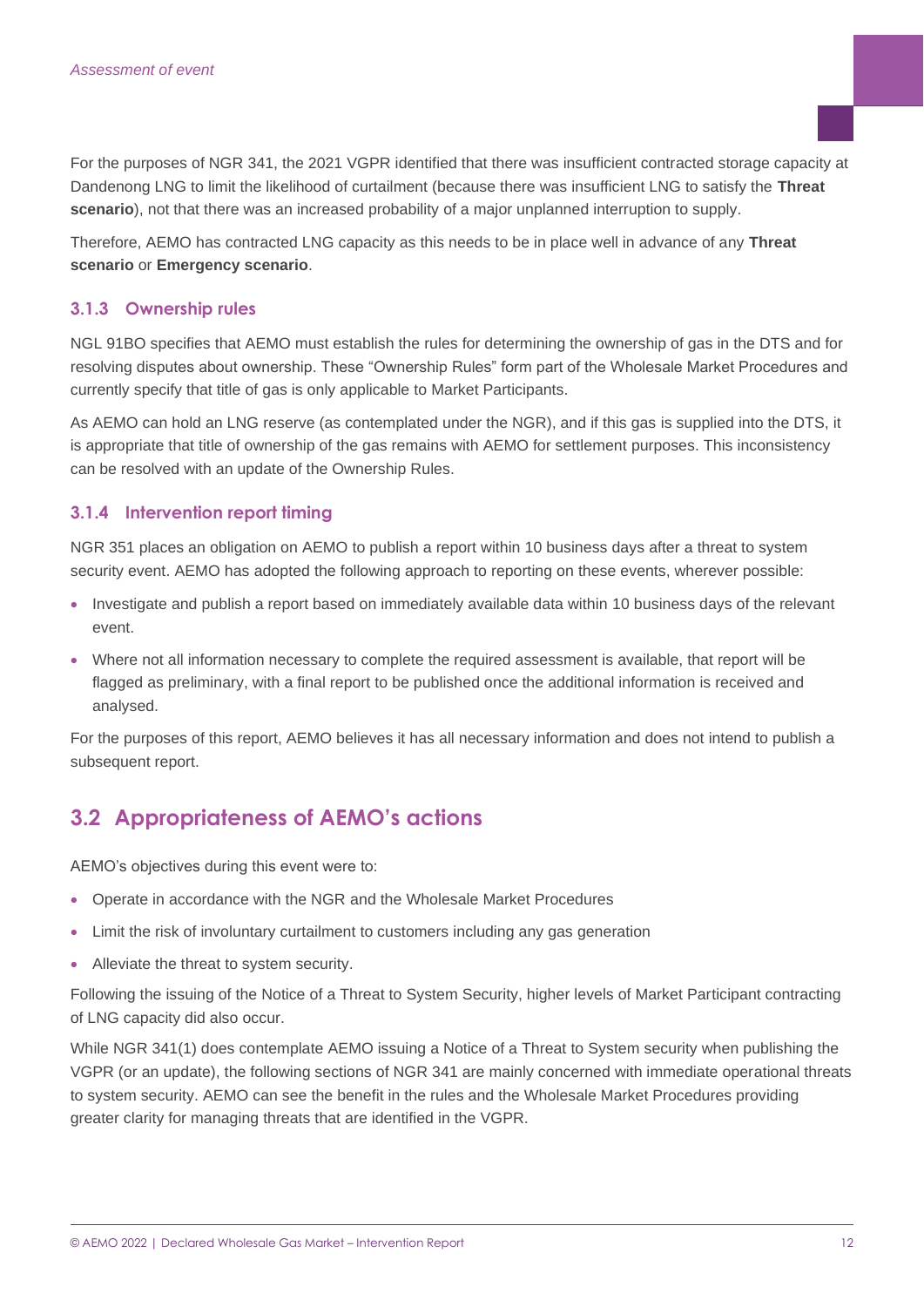AEMO contracted 60 TJ of LNG reserve capacity on 19 January 2022 given the continued low levels of contracting at Dandenong LNG. AEMO intends to consult with Market Participants and other stakeholders on future LNG contract capacity where there is a risk of curtailment identified in AEMO's modelling.

AEMO notified the market on 8 March 2022 that the threat had ended.

## <span id="page-12-0"></span>**3.3 Costs of intervention**

On the basis that the Market Participant contracted capacity has remained low, AEMO has entered into a contract for LNG capacity. The cost of contracting this LNG reserve will be made of up of direct costs payable to APA for the capacity and refilling, and the commodity cost of purchased gas. These costs will be recovered through AEMO's fees, using the existing fee structure.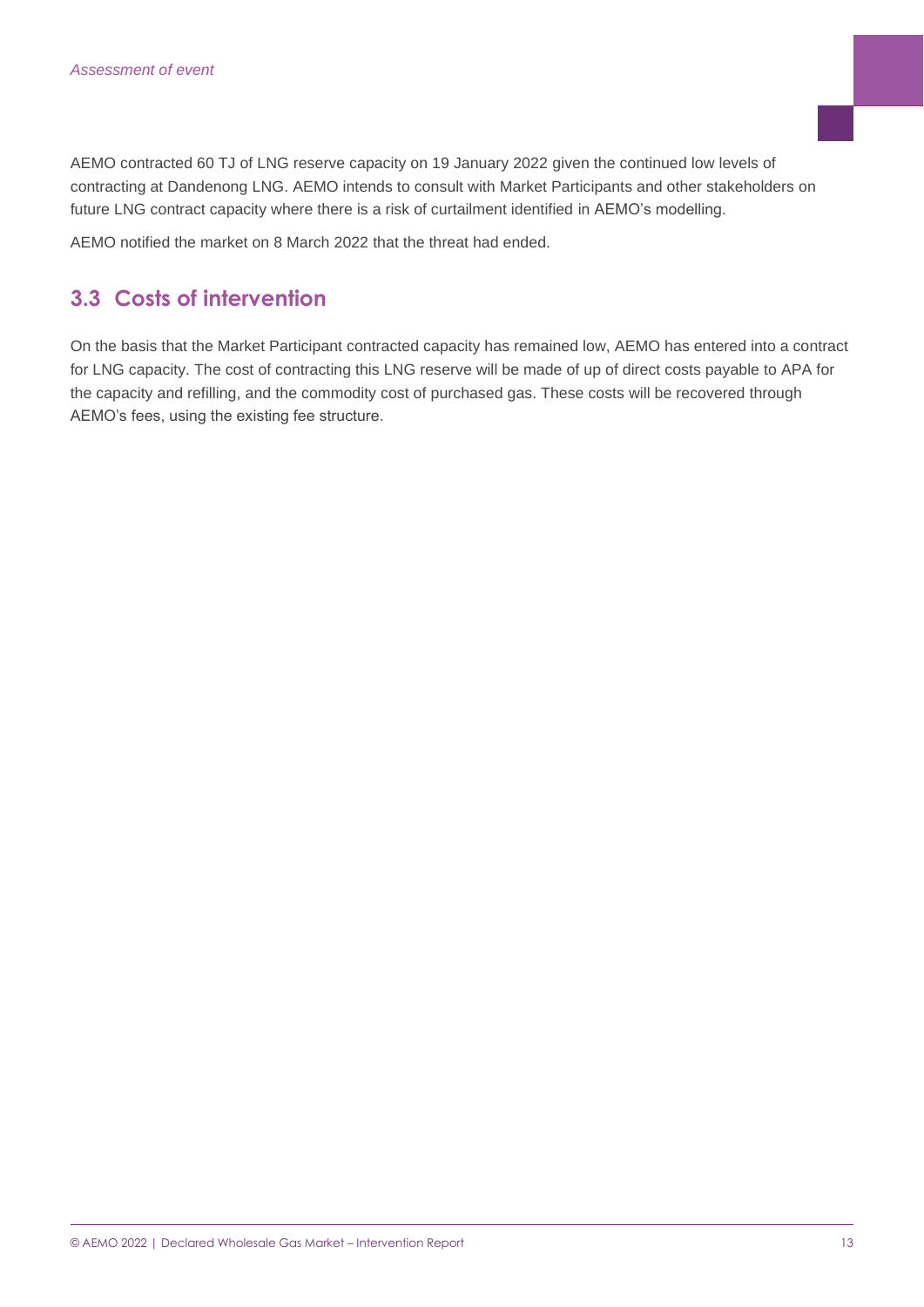## <span id="page-13-0"></span>**4 Conclusion**

AEMO has assessed the application and adequacy of associated NGR provisions and finds that this event has highlighted areas where the rules and the Wholesale Market Procedures would benefit from being more explicit with regards to an AEMO LNG reserve. AEMO considers that there should be a positive obligation for AEMO to hold LNG stock for the safe operation of the DTS, and for this to be clear in the rules and Procedures. This clarification should consider whether AEMO continues to hold stock for the **Emergency scenario** if the tank is fully contracted but note that AEMO may intervene to ensure that the usable LNG inventory does not fall below the minimum required (currently modelled as 140 TJ). The Ownership Rules also need to be updated by AEMO to be consistent with the use of the LNG reserve.

As per section 3.1.1, the rules and Procedures should be clarified and strengthened for:

- Transparency around minimum volumes maintained in the tank,
- Coordination for contracting LNG reserve,
- Transparency of cost recovery,
- Payments associated with AEMO injections and withdrawals,
- Obligations under the Rules when market signals are weak, and
- Directing injections from the LNG reserve into the DTS.

AEMO will raise these matters at an upcoming Gas Wholesale Consultative Forum to seek feedback.

AEMO notified the market of a threat to system security and called for a market response on 29 March 2021, due to low Dandenong LNG contracting, to commence from 1 May 2021. AEMO contracted LNG reserve with APA on 19 January 2022 as there was an ongoing risk while contracted levels at Dandenong remained low.

While AEMO has contracted a sufficient capacity at Dandenong LNG, it is likely that the only requirement to issue a subsequent Notice of a Threat to System Security, related to this event, would be where a schedule indicates that a market response is required. The cost of this LNG reserve will be recovered through AEMO's existing fee structure, noting that it may be appropriate to explore alternative fee structures in the next fee structure period. AEMO determined that the threat ended on 8 March 2022.

Please direct any feedback or questions regarding this report to [GasMarket.Monitoring@aemo.com.au.](mailto:GasMarket.Monitoring@aemo.com.au)